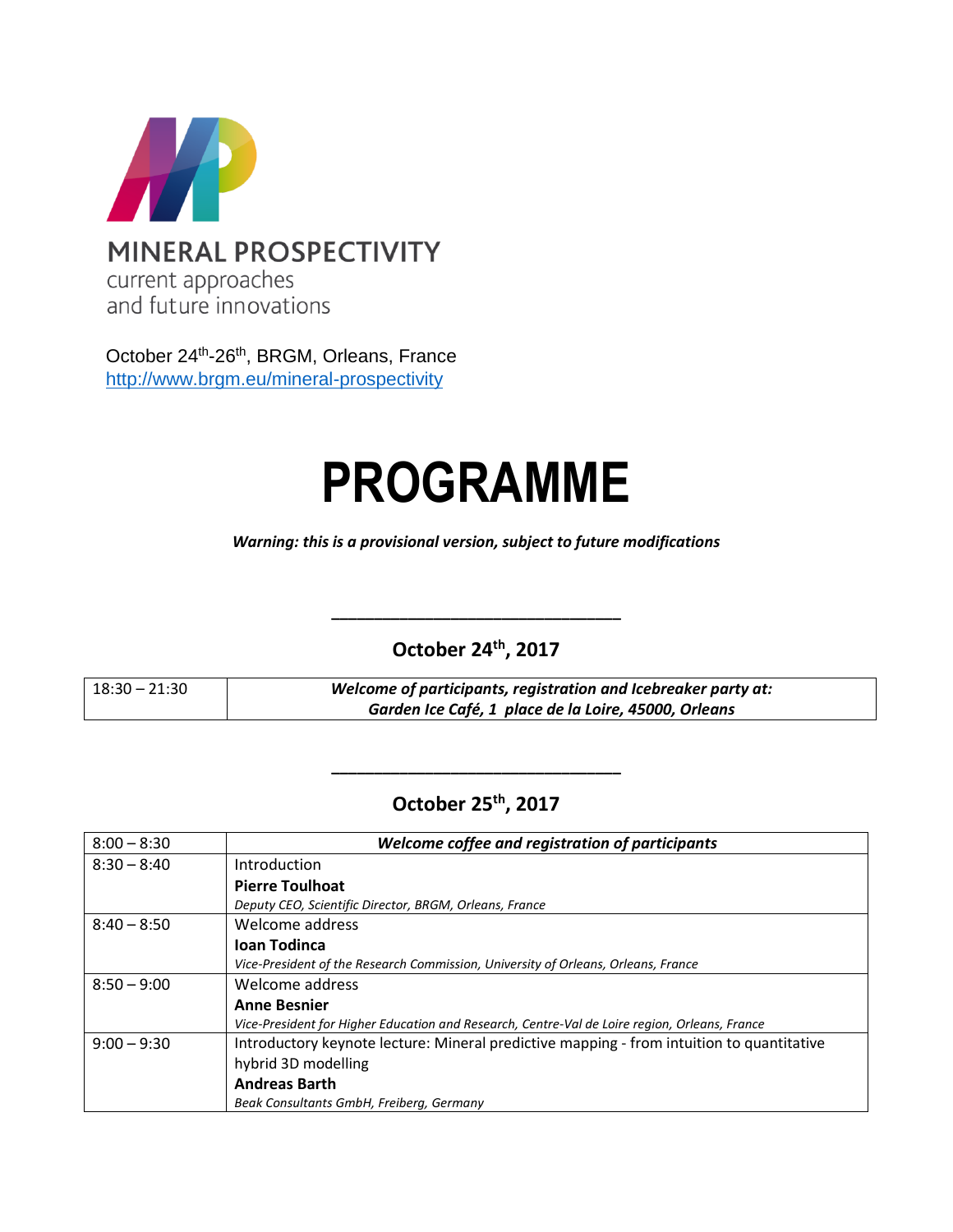### **Session I**

### **Data for predictive geosciences**

Chairs: Alexandre Lima (Univ. Porto, Porto, Portugal), Vesa Nykanen (GTK, Finland)

| $9:30 - 10:00$  | Keynote lecture: Building a Global Data Infrastructure to enable programmatic access to |
|-----------------|-----------------------------------------------------------------------------------------|
|                 | Geoscientific data for effective 4D Mineral Prospectively Analysis                      |
|                 | <b>Leysley Wyborn</b>                                                                   |
|                 | Australian National University, Acton, Australia                                        |
| $10:00 - 10:15$ | Integrated approach to prospectivity assessment, based on GIS                           |
|                 |                                                                                         |
|                 | Abderrazak Hamzaoui et al.                                                              |
|                 | ONHYM, Rabat, Morocco                                                                   |
| $10:15 - 10:30$ | From spatial to genetic links evidenced between mafic magmatism and Variscan Sb         |
|                 | deposits in the Armorican belt (France)                                                 |
|                 | <b>Charles Gumiaux et al.</b>                                                           |
|                 | ISTO, Orleans, France                                                                   |
| $10:30 - 10:40$ | <b>Questions &amp; Answers</b>                                                          |
| $10:40 - 11:00$ | <b>Coffee break</b>                                                                     |
| $11:00 - 11:15$ | Information and Functional Capabilities of the Internet Infrastructure for Support of   |
|                 | Geological Researches in the Russian Far East                                           |
|                 | Vera V. Naumova et al.                                                                  |
|                 | Vladivostok, Russia                                                                     |
| $11:15 - 11:30$ | Uncertainties in prospectivity analysis of surficial uranium mineral system in Western  |
|                 | Australia                                                                               |
|                 | Bijal Chudasama et al.                                                                  |
|                 | IIT Bombay, Mumbai, India                                                               |
| $11:30 - 11:45$ | Modelling uncertainty of GIS-based prospectivity models                                 |
|                 | <b>Vladimir A. Lisitsin and Alok Porwal</b>                                             |
|                 | Geological Survey of Queensland, Brisbane, Australia                                    |
| $11:45 - 12:00$ | Common Uncertainty Research Explorer Uncertainty Estimation in Geological 3D            |
|                 | Modeling                                                                                |
|                 | Evren Pakyuz-Charrier et al.                                                            |
|                 | CET, University of Western Australia, Crawley, Australia                                |
| $12:00 - 12:15$ | <b>Questions &amp; Answers</b>                                                          |

| 1 ว . 1 เ<br>$\mathbf{H}$ | On-site lunch at BRGM's 'Petits Salons' |
|---------------------------|-----------------------------------------|
|                           |                                         |

### **Session II**

### **Contributions from deterministic modelling and experimentations to mineral assessments**

Chairs: Mohammed Azaroual (BRGM, ISTO, Orleans, France), Mark Reed (University of Oregon, Eugene, USA)

| $13:45 - 14:15$ | Keynote lecture: Thermochemical modeling reveals ore deposit source-trap systems |
|-----------------|----------------------------------------------------------------------------------|
|                 | Mark H. Reed and James L. Palandri                                               |
|                 | University of Oregon, Eugene, USA                                                |
| $14:15 - 14:30$ | Improving prospectivity by numerical modeling of hydrothermal processes          |
|                 | Laurent Guillou-Frottier et al.                                                  |
|                 | <b>BRGM, Orleans, France</b>                                                     |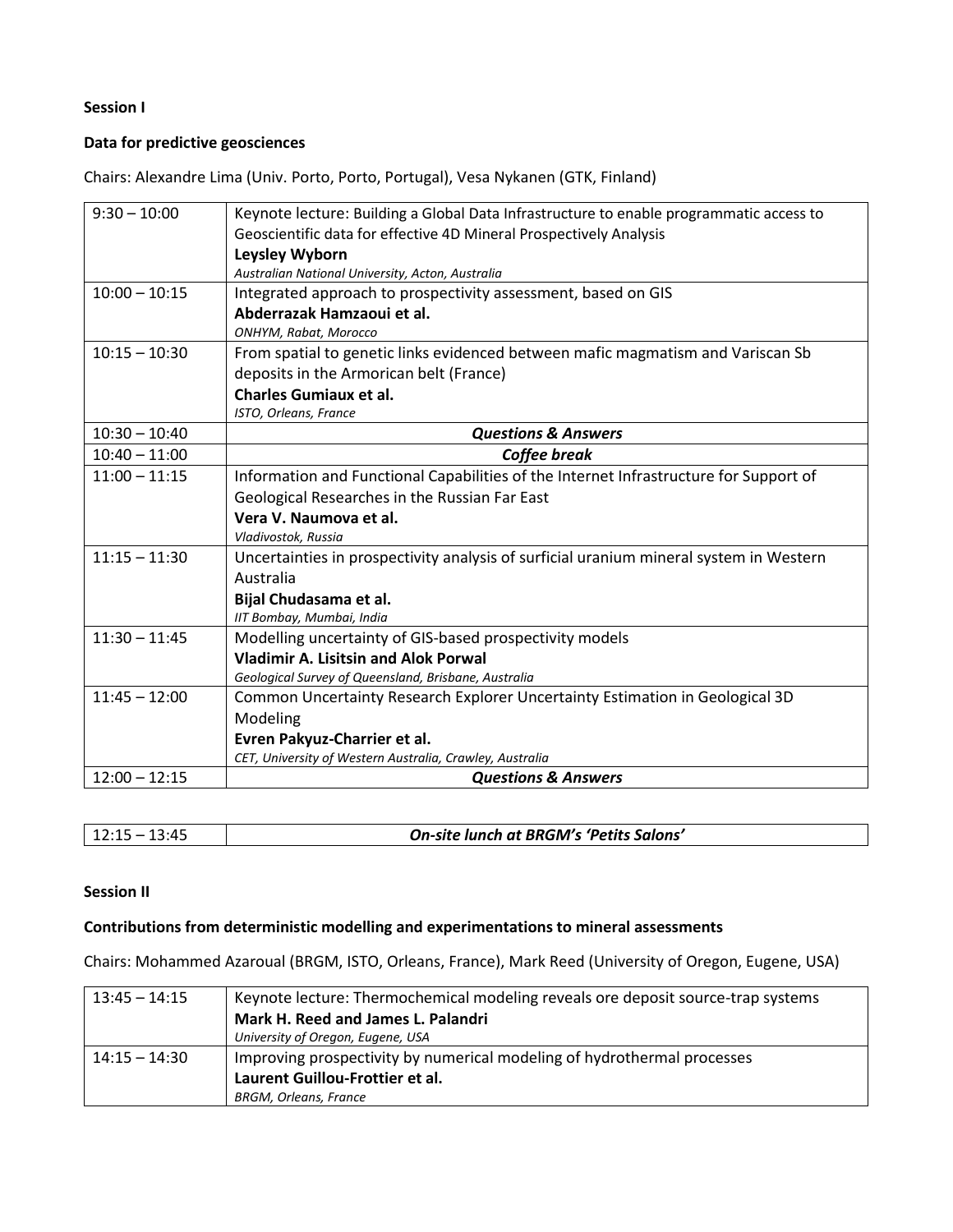| $14:30 - 14:45$ | Geodynamic Model of Lithosphere Evolution and Metallogeny of Armenia (Central               |
|-----------------|---------------------------------------------------------------------------------------------|
|                 | Mediterranian Mezocenozoic Divergent and Convergent systems)                                |
|                 | K. M. Mouradian                                                                             |
|                 | Institute of Geological Sciences, National Academy of Sciences of Armenia, Yerevan, Armenia |
| $14:45 - 15:00$ | New developments of the Cell Based Association method for 3D mineral prospectivity          |
|                 | Bruno Tourlière et al.                                                                      |
|                 | <b>BRGM, Orleans, France</b>                                                                |
| $15:00 - 15:10$ | <b>Questions &amp; Answers</b>                                                              |
| $15:10 - 15:30$ | Coffee break                                                                                |
| $15:30 - 16:00$ | Keynote lecture: Hydrodynamics of hydrothermal systems, what is the outcome for             |
|                 | mineral exploration?                                                                        |
|                 | Stanislas Sizaret et al.                                                                    |
|                 | ISTO, University of Orleans, Orleans, France                                                |
| $16:00 - 16:15$ | Contribution of the RSCM geothermometry to understand the thermal history of the            |
|                 | Variscan Jebilet massif and its ore deposits                                                |
|                 | Sylvain Delchini et al.                                                                     |
|                 | <b>BRGM, Orleans, France</b>                                                                |
| $16:15 - 16:30$ | Multifractal Mapping of Anomalies in Oil Fields: Thermodynamic Approach                     |
|                 | Klaudia Oleschko                                                                            |
|                 | Universidad Nacional Autonoma de México, Queretaro, México                                  |
| $16:30 - 16:45$ | <b>Questions &amp; Answers</b>                                                              |

### **Session III - Evolutions in 'Classical GIS-based' approaches**

Chairs: Charles Gumiaux (ISTO, Orleans, France), Sergey Cherkasov (SGM RAS, Moscow, Russia)

| $16:45 - 17:15$ | Keynote lecture: Developments in GIS-based Mineral Prospectivity Mapping: An Overview   |
|-----------------|-----------------------------------------------------------------------------------------|
|                 | <b>Emmanuel John Carranza</b>                                                           |
|                 | James Cook University, Townsville, Australia                                            |
| $17:15 - 17:30$ | Geographic Information Systems applied to lithium exploration. A case study in northern |
|                 | Portugal                                                                                |
|                 | Alexandre Lima et al.                                                                   |
|                 | Univ. Porto, Porto, Portugal                                                            |
| $17:30 - 17:45$ | Knowledge-driven Prospectivity Model for Iron oxide-Cu-Au (IOCG) deposits in northern   |
|                 | Finland                                                                                 |
|                 | <b>Tero Niiranen and Vesa Nykänen</b>                                                   |
|                 | GTK, Rovaniemi, Finland                                                                 |
| $17:45 - 18:00$ | Regional Scale prospectivity mapping on REE mineralization in Bergslagen district,      |
|                 | Sweden                                                                                  |
|                 | Martiya Sadeghi                                                                         |
|                 | SGU, Uppsala, Sweden                                                                    |
| $18:00 - 18:15$ | <b>Questions &amp; Answers</b>                                                          |
| 18:30           | Departure from BRGM by bus to the Meung-sur-Loire Castle for the Gala Dinner            |
|                 | (return by bus to BRGM and Orleans city center at approx. 23:30)                        |

**\_\_\_\_\_\_\_\_\_\_\_\_\_\_\_\_\_\_\_\_\_\_\_\_\_\_\_\_\_\_\_\_\_\_**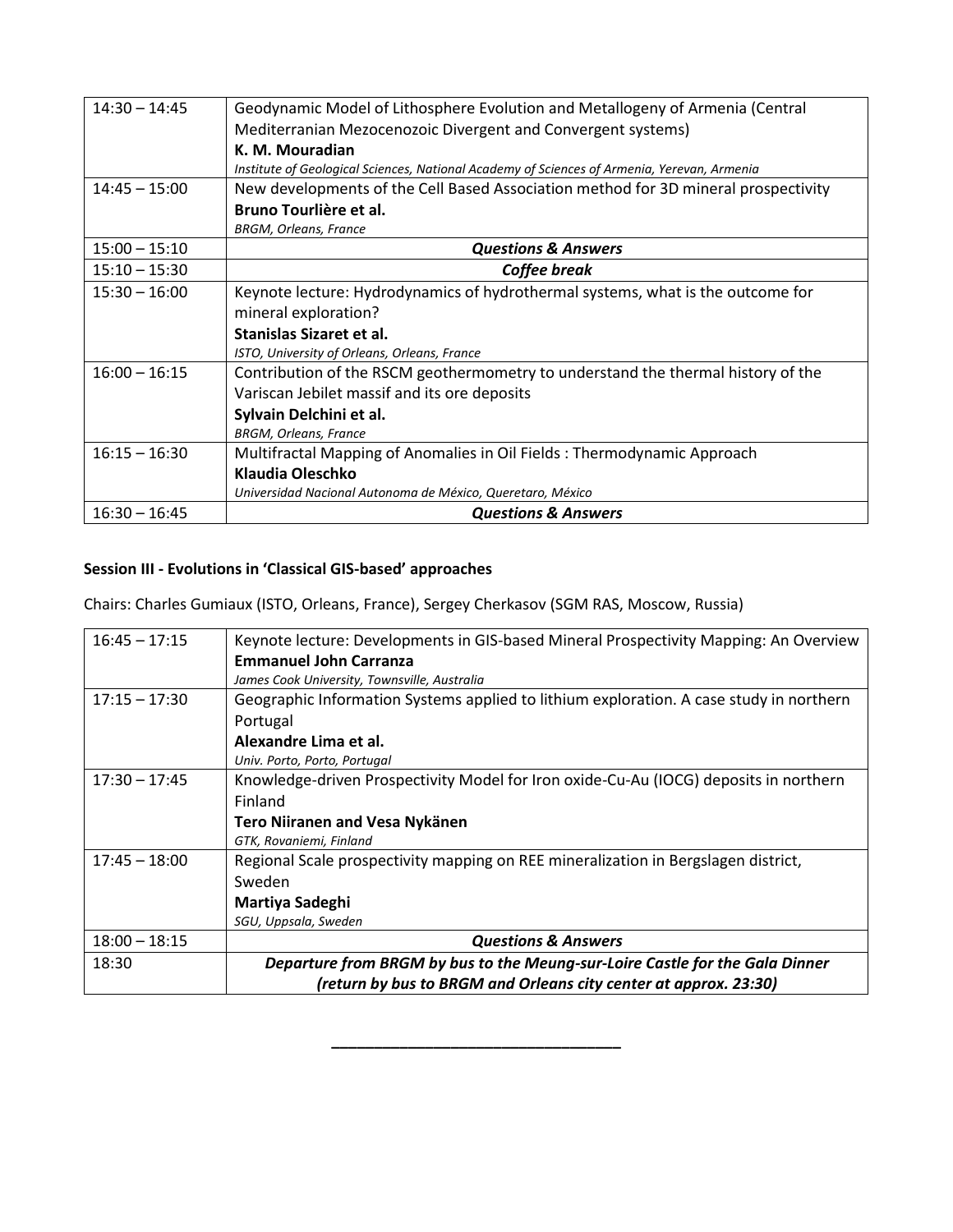# **October 26th, 2017**

| 8:30 – 9:00 | Welcome coffee |
|-------------|----------------|
|-------------|----------------|

### **Session III (continued)**

### **Evolutions in 'Classical GIS-based' approaches**

Chairs: Emmanuel John Carranza (James Cook University, Australia), Martiya Sadeghi (SGU, Uppsala, Sweden)

| $9:00 - 9:15$   | Mineral prospectivity modelling for practical exploration targeting: challenges and limits                                   |
|-----------------|------------------------------------------------------------------------------------------------------------------------------|
|                 | of predictive science                                                                                                        |
|                 | <b>Vladimir A. Lisitsin and Alok Porwal</b>                                                                                  |
|                 | Geological Survey of Queensland, Brisbane, Australia                                                                         |
| $9:15 - 9:30$   | Hybrid training approach for deep neural network to predict mineral deposits                                                 |
|                 | I.I. Priezzhev and L.E. Chesalov                                                                                             |
|                 | Russian State Geological Prospecting University, Moscow, Russia                                                              |
| $9:30 - 9:45$   | The efficiency of logistic function and prediction-area plot in prospectivity analysis of                                    |
|                 | mineral deposits                                                                                                             |
|                 | M. Yousefi and E.J.M. Carranza                                                                                               |
|                 | Faculty of Engineering, Malayer University, Iran                                                                             |
| $9:45 - 10:00$  | Deficiencies of Raster-Based Models of Prospectivity and Ways to Vanquish Them                                               |
|                 | Helmut Schaeben et al.                                                                                                       |
|                 | TU Freiberg, Germany                                                                                                         |
| $10:00 - 10:15$ | Considerations on supervised data-driven approach for mineral potential mapping                                              |
|                 | Jan Mortier et al.                                                                                                           |
|                 | BRGM, Orleans, France/Ecole Centrale de Nantes, Nantes, France                                                               |
| $10:15 - 10:25$ | <b>Questions &amp; Answers</b>                                                                                               |
| $10:25 - 10:45$ | Coffee break                                                                                                                 |
| $10:45 - 11:00$ | Dynamic exploration data analysis - Mineral Prospectivity Modeller (MPM)                                                     |
|                 | Vesa Nykänen and Maarit Middleton                                                                                            |
|                 | GTK, Rovaniemi, Finland                                                                                                      |
| $11:00 - 11:15$ | Prospectivity Models for Volcanogenic Massive Sulfides Deposits (VMS) in Northern                                            |
|                 | Finland                                                                                                                      |
|                 | Tuomo Törmänen and Vesa Nykänen                                                                                              |
| $11:15 - 11:30$ | GTK, Finland                                                                                                                 |
|                 | System analysis of results of geological-geophysical, seismotomographic, remote sensing                                      |
|                 | researches methods of the Earth for the prospecting of ore-bearing areas (on the                                             |
|                 | example of East Asia)                                                                                                        |
|                 | Sergei L. Shevyrev et al.                                                                                                    |
|                 | Far Eastern Federal University, Vladivostok, Russia                                                                          |
| $11:30 - 11:45$ | Mineral Prospectivity Modeling of Podiform-Type Chromite Deposits in Sabzevar                                                |
|                 | Ophiolite Belt, North of Iran                                                                                                |
|                 | Bizhan Roshanravan et al.                                                                                                    |
|                 | School of Mining, Petroleum and Geophysics, Shahrood University of Technology, Iran                                          |
| $11:45 - 12:00$ | Quantitative Estimation of Gold Mineralization in Degdekan-Arga-Yuryakh District                                             |
|                 | (Magadan Region, Russia)                                                                                                     |
|                 | I. Golubenko                                                                                                                 |
|                 | North-East Interdisciplinary Scientific Research Institute, Russian Academy of Sciences (NEISRI FEB RAS),<br>Magadan, Russia |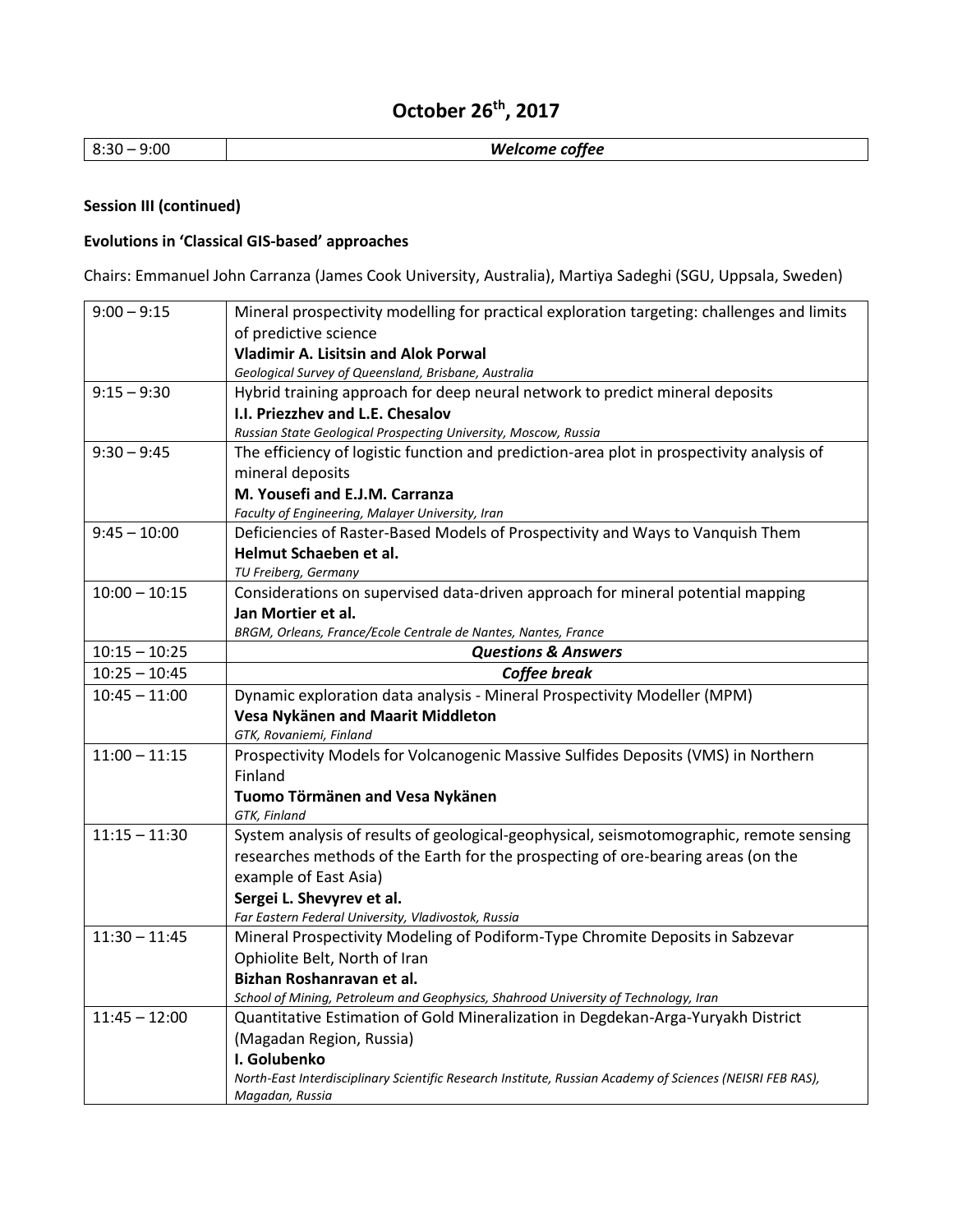| $12:00 - 12:15$ | Prospectivity mapping of orogenic gold deposits in the Central Lapland greenstone belt:<br>improved dataset and comparison of computational methods |
|-----------------|-----------------------------------------------------------------------------------------------------------------------------------------------------|
|                 | Johanna Torppa and Vesa Nykänen                                                                                                                     |
|                 | GTK, Kuopio, Finland                                                                                                                                |
| $12:15 - 12:30$ | <b>Questions &amp; Answers</b>                                                                                                                      |

| $12:30 - 14:00$ | On-site lunch at BRGM's 'Petits Salons' |
|-----------------|-----------------------------------------|

#### **Session IV**

### **Knowledge discovery in databases (KDD) and machine learning**

Chairs: Vincent Labbé (BRGM, Orleans, France), Vincent Lévorato (OCTO Technology, Paris, France)

| $14:00 - 14:30$ | Keynote lecture: Machine Learning, back to the present                           |
|-----------------|----------------------------------------------------------------------------------|
|                 | Vincent Lévorato                                                                 |
|                 | OCTO technology, Paris, France                                                   |
| $14:30 - 14:45$ | Twitter signals analysis for early mineral prospectivity mapping                 |
|                 | Abed Benaichouche et al.                                                         |
|                 | <b>BRGM, Orleans, France</b>                                                     |
| $14:45 - 15:00$ | Mineral resources in energy system models                                        |
|                 | Antoine Boubault et al.                                                          |
|                 | Mines ParisTech, France                                                          |
| $15:00 - 15:15$ | The most challenging tasks for the mineral exploration targeting                 |
|                 | <b>Sergey Cherkasov</b>                                                          |
|                 | SGM RAS, Moscow, Russia                                                          |
| $11:15 - 15:30$ | Mineral Prospectivity mapping: the potential of an unsupervised machine learning |
|                 | classification approach                                                          |
|                 | <b>Jeremy Rohmer</b>                                                             |
|                 | <b>BRGM, Orleans, France</b>                                                     |
| $15:30 - 15:45$ | <b>Questions &amp; Answers</b>                                                   |
| $15:45 - 16h15$ | Results of the Mineral Prospectivity Contest                                     |
|                 | Bruno Tourlière, Charles Gumiaux, Vincent Labbé, Guillaume Bertrand              |
|                 | BRGM and ISTO, Orleans, France                                                   |
| $16:15 - 16:45$ | <b>Final discussion and wrap-up</b>                                              |
|                 | (all participants)                                                               |
| $16:45 - 17:30$ | <b>Farewell coffee</b>                                                           |

### **Poster session (October 25th – 26th)**

| Theme     | <b>Title and Author(s)</b>                                                                                                                                                                                               |
|-----------|--------------------------------------------------------------------------------------------------------------------------------------------------------------------------------------------------------------------------|
| Session I | GIS-based unmanned aerial remote sensing system and its application for geological<br>mapping and estimation of mineral prospectivity of areas with complex landscape<br>conditions of East Siberia<br>A. Parshin et al. |

**\_\_\_\_\_\_\_\_\_\_\_\_\_\_\_\_\_\_\_\_\_\_\_\_\_\_\_\_\_\_\_\_\_\_**